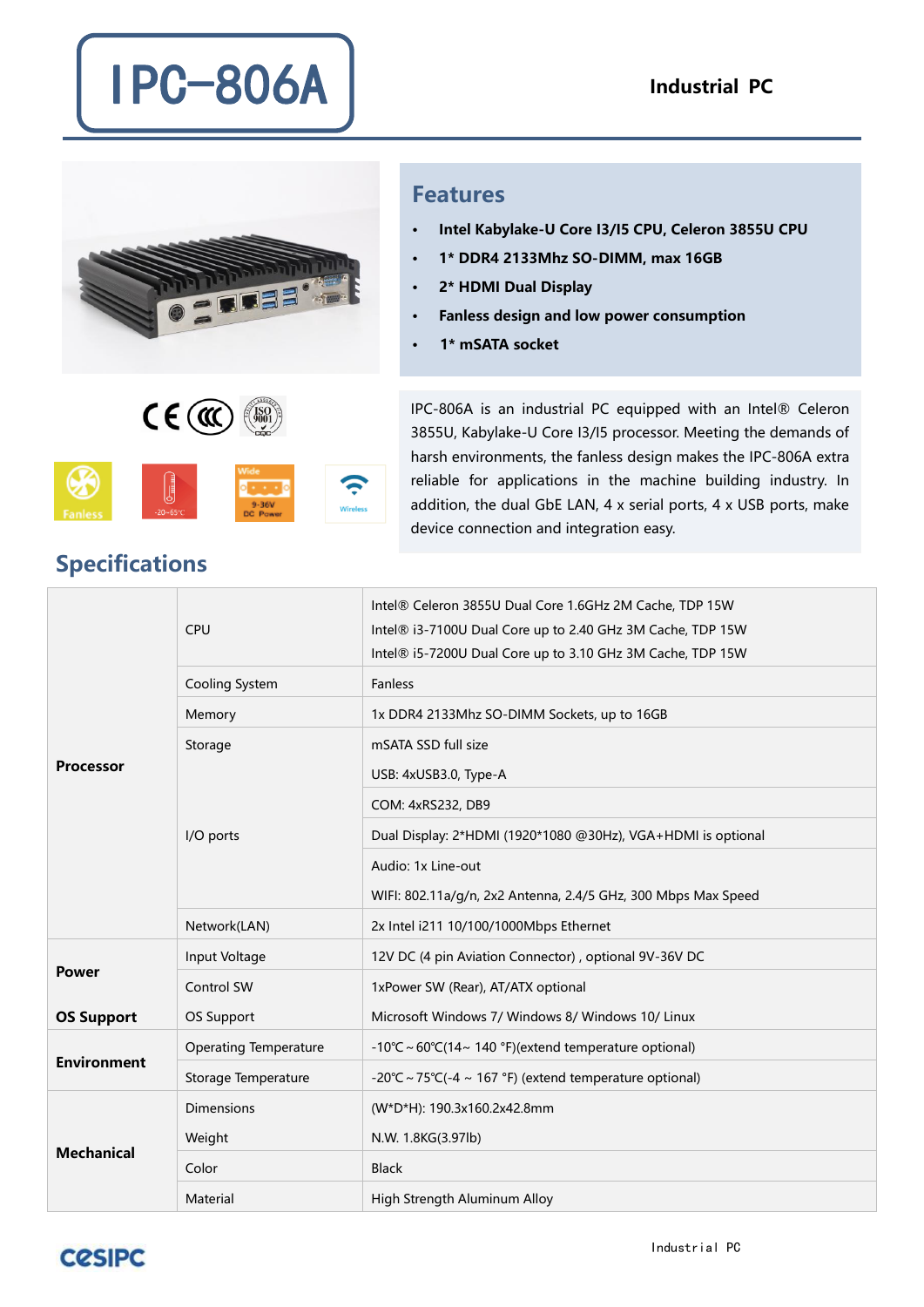|                       | Certification                        | CE / CCC                                    |
|-----------------------|--------------------------------------|---------------------------------------------|
| <b>Custom Service</b> | $^{\circ}$ Custom Service $^{\circ}$ | Custom BIOS, System Encryption, Custom LOGO |



CCSIPC Industrial PC